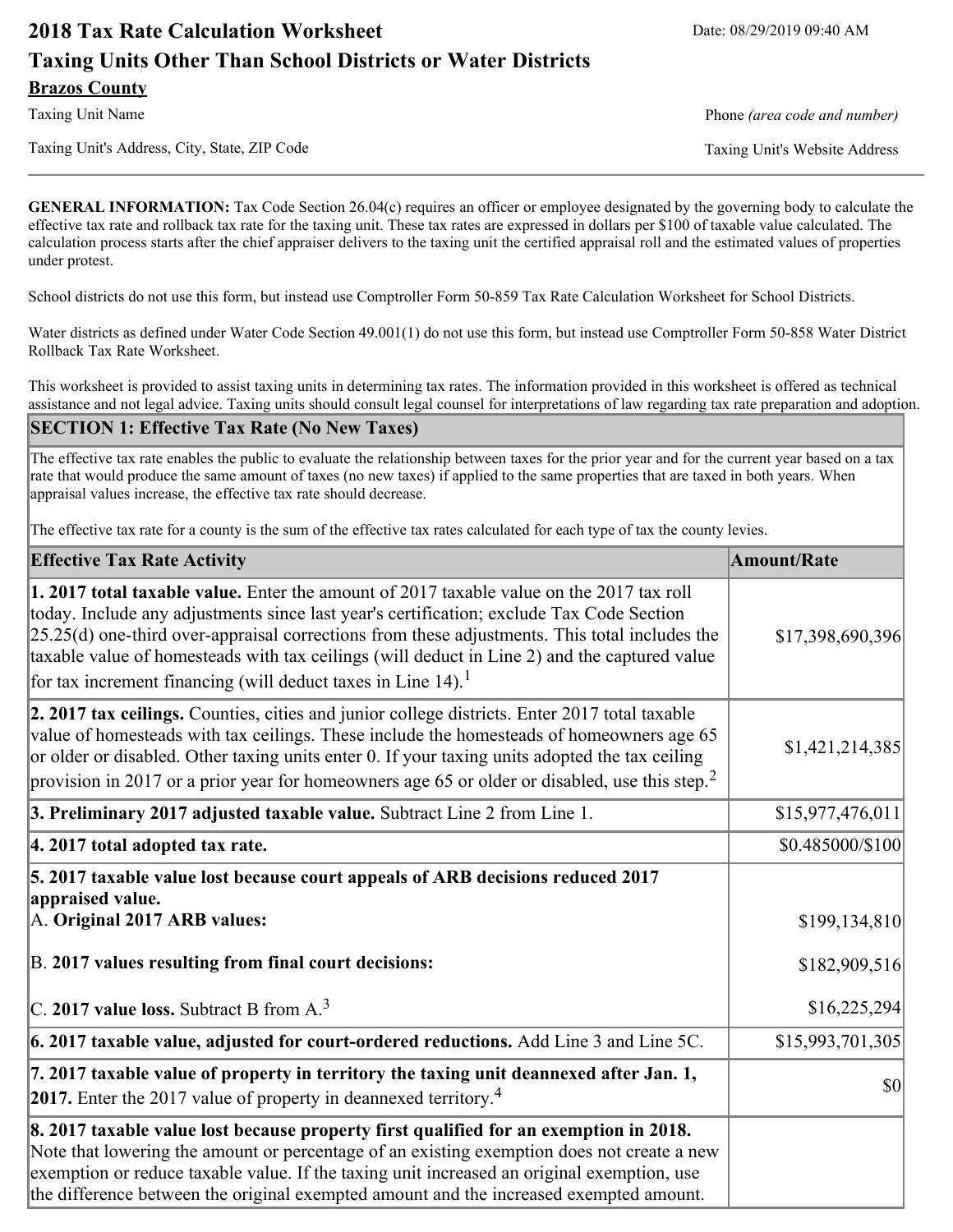| Do not include value lost due to freeport or goods-in-transit exemptions.                                                                                                                                                                                                                                                                                                                                             |                  |
|-----------------------------------------------------------------------------------------------------------------------------------------------------------------------------------------------------------------------------------------------------------------------------------------------------------------------------------------------------------------------------------------------------------------------|------------------|
| A. Absolute exemptions. Use 2017 market value:                                                                                                                                                                                                                                                                                                                                                                        | \$17,613,176     |
| B. Partial exemptions. 2018 exemption amount or 2018 percentage exemption times 2017<br>value:                                                                                                                                                                                                                                                                                                                        | \$36,817,229     |
| C. Value loss. Add A and $B^5$                                                                                                                                                                                                                                                                                                                                                                                        | \$54,430,405     |
| 9. 2017 taxable value lost because property first qualified for agricultural appraisal (1-<br>d or 1-d-1), timber appraisal, recreational/scenic appraisal or public access airport<br>special appraisal in 2018. Use only properties that qualified in 2018 for the first time; do<br>not use properties that qualified in 2017.                                                                                     |                  |
| A. 2017 market value:                                                                                                                                                                                                                                                                                                                                                                                                 | \$8,208,849      |
| B. 2018 productivity or special appraised value:                                                                                                                                                                                                                                                                                                                                                                      | \$179,710        |
| C. Value loss. Subtract B from $A6$                                                                                                                                                                                                                                                                                                                                                                                   | \$8,029,139      |
| 10. Total adjustments for lost value. Add lines 7, 8C and 9C.                                                                                                                                                                                                                                                                                                                                                         | \$62,459,544     |
| 11. 2017 adjusted taxable value. Subtract Line 10 from Line 6.                                                                                                                                                                                                                                                                                                                                                        | \$15,931,241,761 |
| 12. Adjusted 2017 taxes. Multiply Line 4 by Line 11 and divide by \$100.                                                                                                                                                                                                                                                                                                                                              | \$77,266,522     |
| 13. Taxes refunded for years preceding tax year 2017. Enter the amount of taxes refunded<br>by the taxing unit for tax years preceding tax year 2017. Types of refunds include court<br>decisions, Tax Code Section 25.25(b) and (c) corrections and Tax Code Section 31.11<br>payment errors. Do not include refunds for tax year 2017. This line applies only to tax years<br>preceding tax year 2017. <sup>7</sup> | \$93,238         |
| 14. Taxes in tax increment financing (TIF) for tax year 2017. Enter the amount of taxes<br>paid into the tax increment fund for a reinvestment zone as agreed by the taxing unit. If the<br>taxing unit has no 2018 captured appraised value in Line 16D, enter $08$                                                                                                                                                  | \$1,237,741      |
| 15. Adjusted 2017 taxes with refunds and TIF adjustment. Add Lines 12 and 13, subtract<br>Line $14.9$                                                                                                                                                                                                                                                                                                                 | \$76,122,019     |
| 16. Total 2018 taxable value on the 2018 certified appraisal roll today. This value<br>includes only certified values and includes the total taxable value of homesteads with tax<br>ceilings (will deduct in Line 18). These homesteads include homeowners age 65 or older or<br>disabled. $10$                                                                                                                      |                  |
| A. Certified values:                                                                                                                                                                                                                                                                                                                                                                                                  | \$18,837,827,164 |
| B. Counties: Include railroad rolling stock values certified by the Comptroller's office:                                                                                                                                                                                                                                                                                                                             | \$10,894,146     |
| C. Pollution control and energy storage system exemption: Deduct the value of property<br>exempted for the current tax year for the first time as pollution control or energy storage<br>system property:                                                                                                                                                                                                             | \$0              |
| D. Tax increment financing: Deduct the 2018 captured appraised value of property taxable<br>by a taxing unit in a tax increment financing zone for which the 2018 taxes will be deposited<br>into the tax increment fund. Do not include any new property value that will be included in<br>Line 21 below. $11$                                                                                                       | \$291,034,786    |
| <b>E. Total 2018 value.</b> Add A and B, then subtract C and D.                                                                                                                                                                                                                                                                                                                                                       | \$18,557,686,524 |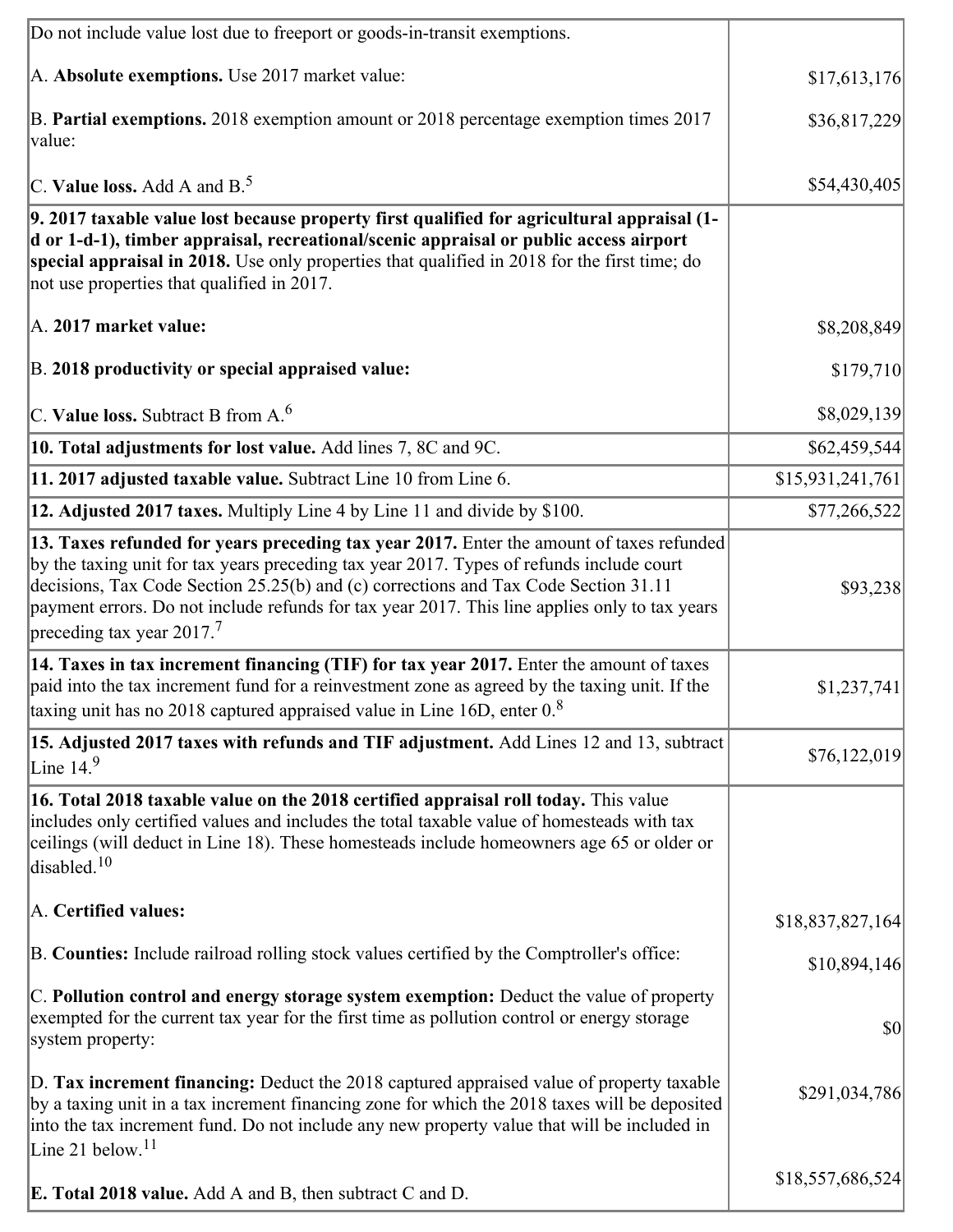| 17. Total value of properties under protest or not included on certified appraisal roll. <sup>12</sup><br>A. 2018 taxable value of properties under protest. The chief appraiser certifies a list of                                                                                                                                                                                                                                                                                                                                                                                                                                                                                                                     |                   |
|--------------------------------------------------------------------------------------------------------------------------------------------------------------------------------------------------------------------------------------------------------------------------------------------------------------------------------------------------------------------------------------------------------------------------------------------------------------------------------------------------------------------------------------------------------------------------------------------------------------------------------------------------------------------------------------------------------------------------|-------------------|
| properties still under ARB protest. The list shows the appraisal district's value and the<br>taxpayer's claimed value, if any, or an estimate of the value if the taxpayer wins. For each of<br>the properties under protest, use the lowest of these values. Enter the total value. <sup>13</sup>                                                                                                                                                                                                                                                                                                                                                                                                                       | \$30,976,519      |
| B. 2018 value of properties not under protest or included on certified appraisal roll.<br>The chief appraiser gives taxing units a list of those taxable properties that the chief<br>appraiser knows about, but are not included in the appraisal roll certification. These<br>properties also are not on the list of properties that are still under protest. On this list of<br>properties, the chief appraiser includes the market value, appraised value and exemptions for<br>the preceding year and a reasonable estimate of the market value, appraised value and<br>exemptions for the current year. Use the lower market, appraised or taxable value (as<br>appropriate). Enter the total value. <sup>14</sup> | $ 10\rangle$      |
|                                                                                                                                                                                                                                                                                                                                                                                                                                                                                                                                                                                                                                                                                                                          | \$30,976,519      |
| C. Total value under protest or not certified: Add A and B.                                                                                                                                                                                                                                                                                                                                                                                                                                                                                                                                                                                                                                                              |                   |
| 18. 2018 tax ceilings. Counties, cities and junior colleges enter 2018 total taxable value of<br>homesteads with tax ceilings. These include the homesteads of homeowners age 65 or older<br>or disabled. Other taxing units enter 0. If your taxing units adopted the tax ceiling provision<br>in 2017 or a prior year for homeowners age 65 or older or disabled, use this step. <sup>15</sup>                                                                                                                                                                                                                                                                                                                         | \$1,601,596,874   |
| 19. 2018 total taxable value. Add Lines 16E and 17C. Subtract Line 18.                                                                                                                                                                                                                                                                                                                                                                                                                                                                                                                                                                                                                                                   | \$16,987,066,169  |
| 20. Total 2018 taxable value of properties in territory annexed after Jan. 1, 2017.<br>Include both real and personal property. Enter the 2018 value of property in territory<br>annexed. <sup>16</sup>                                                                                                                                                                                                                                                                                                                                                                                                                                                                                                                  | \$0               |
| 21. Total 2018 taxable value of new improvements and new personal property located<br>in new improvements. New means the item was not on the appraisal roll in 2017. An<br>improvement is a building, structure, fixture or fence erected on or affixed to land. New<br>additions to existing improvements may be included if the appraised value can be<br>determined. New personal property in a new improvement must have been brought into the<br>taxing unit after Jan. 1, 2017, and be located in a new improvement. New improvements do<br>include property on which a tax abatement agreement has expired for 2018. <sup>17</sup>                                                                                | \$680,749,957     |
| 22. Total adjustments to the 2018 taxable value. Add Lines 20 and 21.                                                                                                                                                                                                                                                                                                                                                                                                                                                                                                                                                                                                                                                    | \$680,749,957     |
| 23. 2018 adjusted taxable value. Subtract Line 22 from Line 19.                                                                                                                                                                                                                                                                                                                                                                                                                                                                                                                                                                                                                                                          | \$16,306,316,212  |
| 24. 2018 effective tax rate. Divide Line 15 by Line 23 and multiply by $$100$ . <sup>18</sup>                                                                                                                                                                                                                                                                                                                                                                                                                                                                                                                                                                                                                            | \$0.466825/\$100  |
| <b>25. COUNTIES ONLY.</b> Add together the effective tax rates for each type of tax the county<br>levies. The total is the 2018 county effective tax rate. <sup>19</sup>                                                                                                                                                                                                                                                                                                                                                                                                                                                                                                                                                 | $$0.466825/\$100$ |

- 
- <sup>1</sup>Tex. Tax Code Section 26.012(14) <sup>9</sup>Tex. Tax Code Section 26.012(13) <sup>9</sup>Tex. Tax Code Section 26.012
- <sup>2</sup>Tex. Tax Code Section 26.012(14) <sup>10</sup>Tex. Tax Code Section 26.012<br><sup>3</sup>Tex. Tax Code Section 26.03(c) <sup>11</sup>Tex. Tax Code Section 26.03(c)
	- <sup>12</sup>Tex. Tax Code Section 26.01(c) and (d) <sup>13</sup>Tex. Tax Code Section 26.01(c)
- ${}^{3}$ Tex. Tax Code Section 26.012(13)<br> ${}^{4}$ Tex. Tax Code Section 26.012(15)
	-
- <sup>5</sup>Tex. Tax Code Section 26.012(15) <sup>13</sup>Tex. Tax Code Section 26.01(c)<br><sup>6</sup>Tex. Tax Code Section 26.012(15) <sup>14</sup>Tex. Tax Code Section 26.01(d)
- <sup>6</sup>Tex. Tax Code Section 26.012(15) <sup>14</sup>Tex. Tax Code Section 26.01(d)<br><sup>7</sup>Tex. Tax Code Section 26.012(13) <sup>15</sup>Tex. Tax Code Section 26.012(6)
- $7$ Tex. Tax Code Section 26.012(13)<br><sup>8</sup>Tex. Tax Code Section 26.03(c)
- $16$ Tex. Tax Code Section 26.012(17)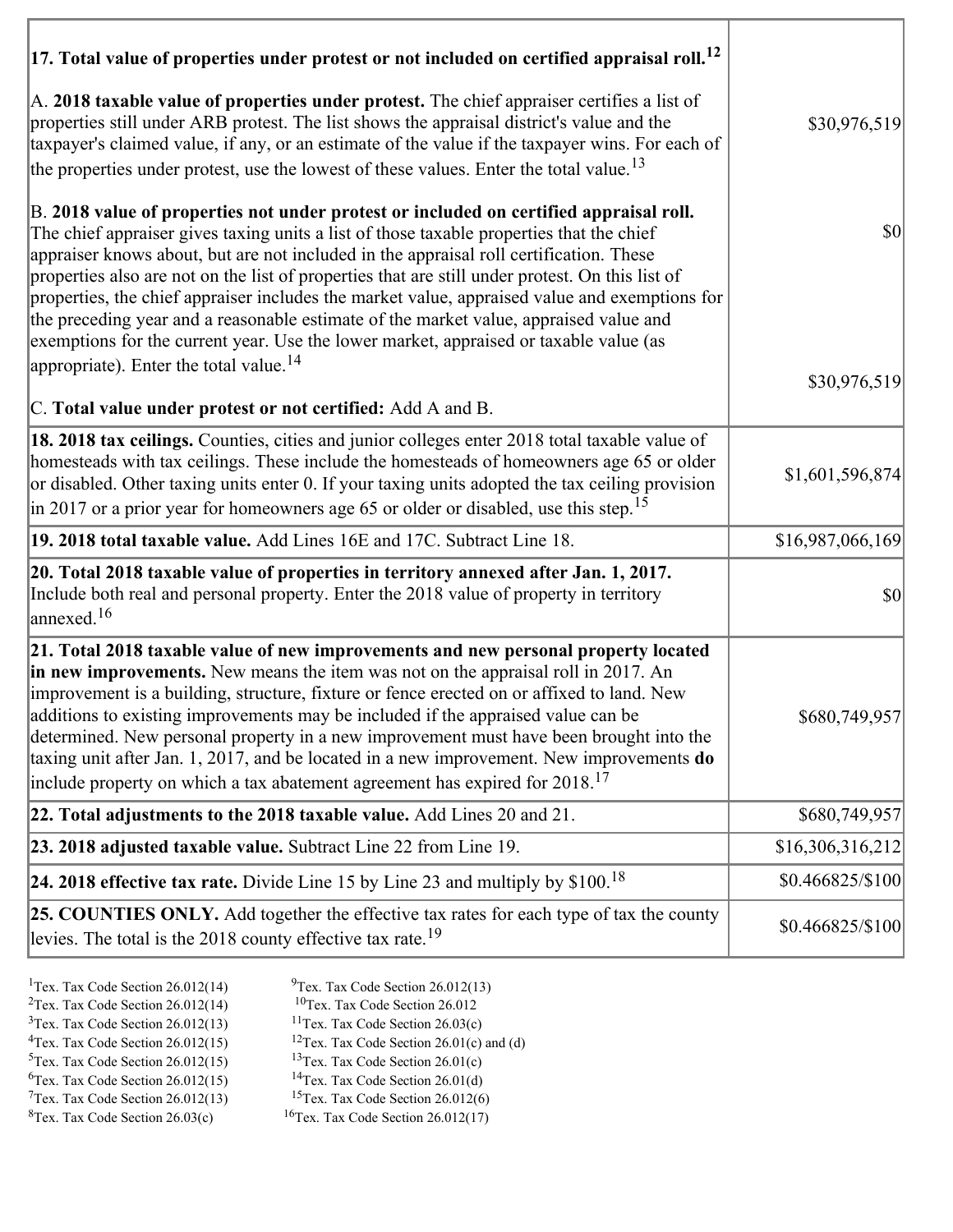# **SECTION 2: Rollback Tax Rate**

The rollback tax rate is split into two separate rates:

- 1. **Maintenance and Operations (M&O):** The M&O portion is the tax rate that is needed to raise the same amount of taxes that the taxing unit levied in the prior year plus eight percent. This rate accounts for such things as salaries, utilities and day-to-day operations.
- 2. **Debt:** The debt tax rate includes the debt service necessary to pay the taxing unit's debt payments in the coming year. This rate accounts for principal and interest on bonds and other debt secured by property tax revenue.

The rollback tax rate for a county is the sum of the rollback tax rates calculated for each type of tax the county levies. In most cases the rollback tax rate exceeds the effective tax rate, but occasionally decreases in a taxing unit's debt service will cause the effective tax rate to be higher than the rollback tax rate.

| <b>Rollback Tax Rate Activity</b>                                                                                                                                                                                                                                                                                                                                                                                                                                                                                                                                                                                                                                       | <b>Amount/Rate</b> |
|-------------------------------------------------------------------------------------------------------------------------------------------------------------------------------------------------------------------------------------------------------------------------------------------------------------------------------------------------------------------------------------------------------------------------------------------------------------------------------------------------------------------------------------------------------------------------------------------------------------------------------------------------------------------------|--------------------|
| 26. 2017 maintenance and operations ( $M&O$ ) tax rate.                                                                                                                                                                                                                                                                                                                                                                                                                                                                                                                                                                                                                 | \$0.429000/\$100   |
| 27. 2017 adjusted taxable value. Enter the amount from Line 11.                                                                                                                                                                                                                                                                                                                                                                                                                                                                                                                                                                                                         | \$15,931,241,761   |
| 28. 2017 M&O taxes.                                                                                                                                                                                                                                                                                                                                                                                                                                                                                                                                                                                                                                                     |                    |
| A. Multiply Line 26 by Line 27 and divide by $$100$ .                                                                                                                                                                                                                                                                                                                                                                                                                                                                                                                                                                                                                   | \$68,345,027       |
| B. Cities, counties and hospital districts with additional sales tax: Amount of additional<br>sales tax collected and spent on M&O expenses in 2017. Enter amount from full year's sales<br>tax revenue spent for M&O in 2017 fiscal year, if any. Other taxing units enter 0. Counties<br>exclude any amount that was spent for economic development grants from the amount of<br>sales tax spent.                                                                                                                                                                                                                                                                     | \$17,117,594       |
| C. Counties: Enter the amount for the state criminal justice mandate. If second or later year,<br>the amount is for increased cost above last year's amount. Other taxing units enter 0.                                                                                                                                                                                                                                                                                                                                                                                                                                                                                | $ 10\rangle$       |
| D. Transferring function: If discontinuing all of a department, function or activity and<br>transferring it to another taxing unit by written contract, enter the amount spent by the taxing<br>unit discontinuing the function in the 12 months preceding the month of this calculation. If<br>the taxing unit did not operate this function for this 12-month period, use the amount spent<br>in the last full fiscal year in which the taxing unit operated the function. The taxing unit<br>discontinuing the function will subtract this amount in H below. The taxing unit receiving<br>the function will add this amount in H below. Other taxing units enter 0. | $ 10\rangle$       |
| E. Taxes refunded for years preceding tax year 2017: Enter the amount of M&O taxes<br>refunded in the preceding year for taxes before that year. Types of refunds include court<br>decisions, Tax Code Section 25.25(b) and (c) corrections and Section 31.11 payment errors.<br>Do not include refunds for tax year 2017. This line applies only to tax years preceding tax<br> year 2017.                                                                                                                                                                                                                                                                             | \$81,746           |
| F. Enhanced indigent health care expenditures: Enter the increased amount for the<br>current year's enhanced indigent health care expenditures above the preceding tax year's<br>enhanced indigent health care expenditures, less any state assistance.                                                                                                                                                                                                                                                                                                                                                                                                                 | <b>\$0</b>         |
| G. Taxes in TIF: Enter the amount of taxes paid into the tax increment fund for a<br>reinvestment zone as agreed by the taxing unit. If the taxing unit has no 2018 captured<br>appraised value in Line 16D, enter 0.                                                                                                                                                                                                                                                                                                                                                                                                                                                   | \$1,237,741        |
| H. Adjusted M&O Taxes. Add A, B, C, E and F. For taxing unit with D, subtract if<br>discontinuing function and add if receiving function. Subtract G.                                                                                                                                                                                                                                                                                                                                                                                                                                                                                                                   | \$84,306,626       |
| 29. 2018 adjusted taxable value. Enter Line 23 from the Effective Tax Rate Worksheet.                                                                                                                                                                                                                                                                                                                                                                                                                                                                                                                                                                                   | \$16,306,316,212   |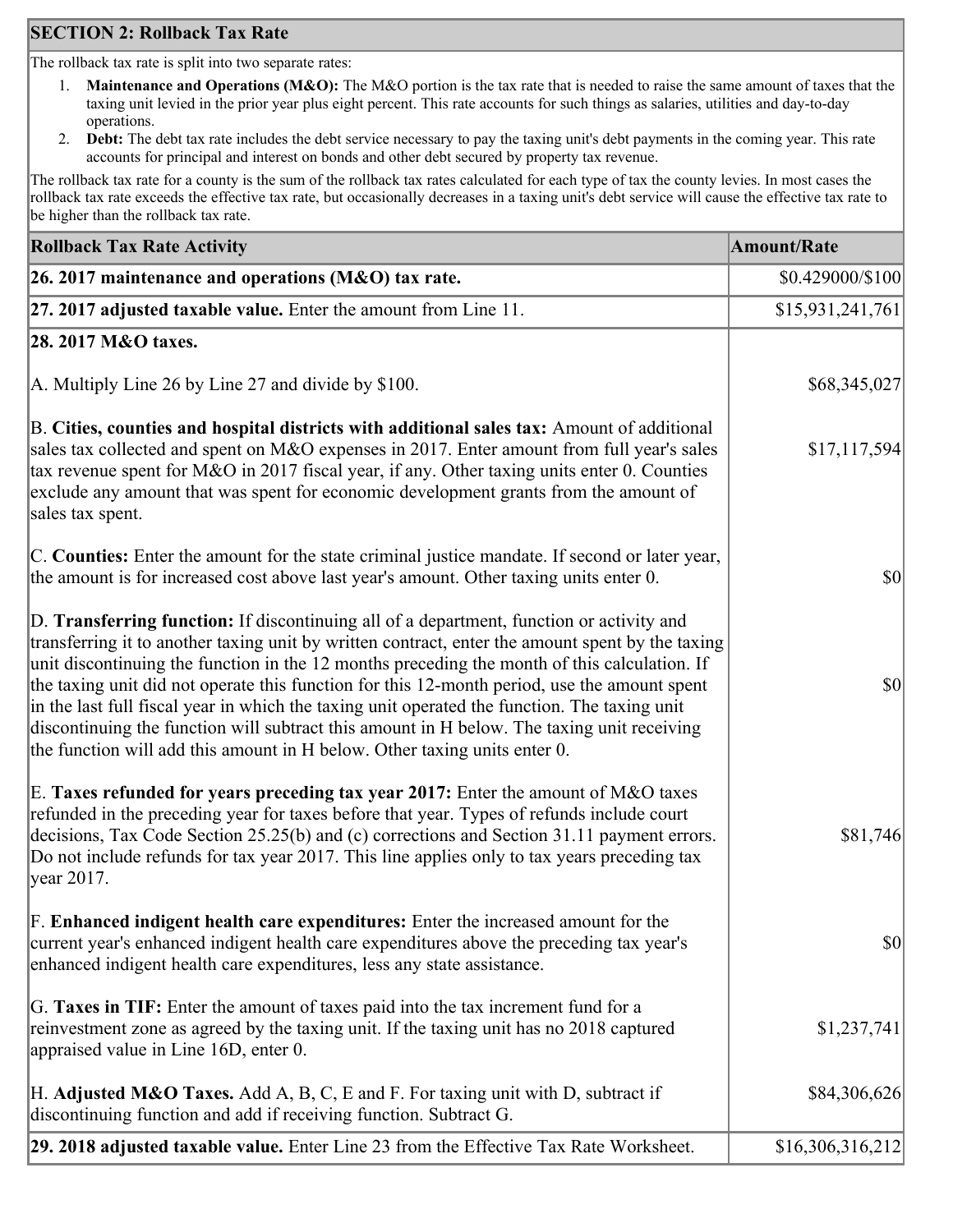| 30. 2018 effective maintenance and operations rate. Divide Line 28H by Line 29 and<br>multiply by \$100.                                                                                                                                                                                                                 | \$0.517018/\$100 |
|--------------------------------------------------------------------------------------------------------------------------------------------------------------------------------------------------------------------------------------------------------------------------------------------------------------------------|------------------|
| $31.2018$ rollback maintenance and operation rate. Multiply Line 30 by 1.08.                                                                                                                                                                                                                                             | \$0.558379/\$100 |
| 32. Total 2018 debt to be paid with property taxes and additional sales tax revenue.<br>Debt means the interest and principal that will be paid on debts that:<br>$(1)$ are paid by property taxes,<br>$(2)$ are secured by property taxes,                                                                              |                  |
| $(3)$ are scheduled for payment over a period longer than one year and<br>(4) are not classified in the taxing unit's budget as $M&O$ expenses                                                                                                                                                                           |                  |
| A. Debt also includes contractual payments to other taxing units that have incurred debts on<br>behalf of this taxing unit, if those debts meet the four conditions above. Include only<br>amounts that will be paid from property tax revenue. Do not include appraisal district budget<br>payments. Enter debt amount. | \$10,219,028     |
| B. Subtract <b>unencumbered fund amount</b> used to reduce total debt.                                                                                                                                                                                                                                                   | \$0              |
| C. Subtract amount paid from other resources.                                                                                                                                                                                                                                                                            |                  |
| D. Adjusted debt. Subtract B and C from A.                                                                                                                                                                                                                                                                               | \$1,161,979      |
|                                                                                                                                                                                                                                                                                                                          | \$9,057,049      |
| 33. Certified 2017 excess debt collections. Enter the amount certified by the collector.                                                                                                                                                                                                                                 | \$0              |
| 34. Adjusted 2018 debt. Subtract Line 33 from Line 32D.                                                                                                                                                                                                                                                                  | \$9,057,049      |
| 35. Certified 2018 anticipated collection rate. Enter the rate certified by the collector. If<br>the rate is 100 percent or greater, enter 100 percent.                                                                                                                                                                  | 100.00%          |
| 36. 2018 debt adjusted for collections. Divide Line 34 by Line 35                                                                                                                                                                                                                                                        | \$9,057,049      |
| 37. 2018 total taxable value. Enter the amount on Line 19.                                                                                                                                                                                                                                                               | \$16,987,066,169 |
| <b>38. 2018 debt tax rate.</b> Divide Line 36 by Line 37 and multiply by \$100.                                                                                                                                                                                                                                          | \$0.053317/\$100 |
| 39. 2018 rollback tax rate. Add Lines 31 and 38.                                                                                                                                                                                                                                                                         | \$0.611696/\$100 |
| 40. COUNTIES ONLY. Add together the rollback tax rates for each type of tax the county<br>levies. The total is the 2018 county rollback tax rate.                                                                                                                                                                        | \$0.611696/\$100 |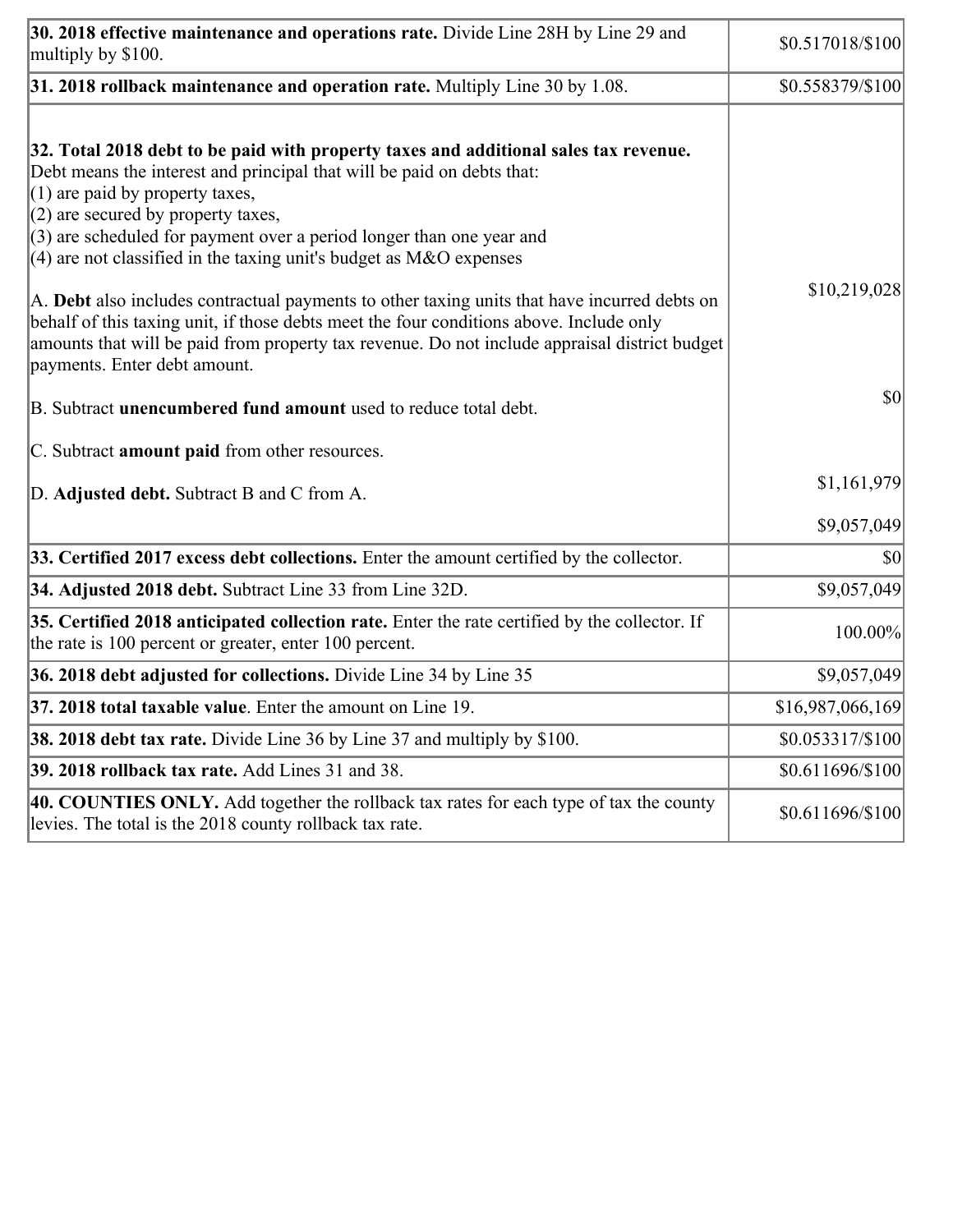# **SECTION 3: Additional Sales Tax to Reduce Property Taxes**

Cities, counties and hospital districts may levy a sales tax specifically to reduce property taxes. Local voters by election must approve imposing or abolishing the additional sales tax. If approved, the taxing unit must reduce its effective and rollback tax rates to offset the expected sales tax revenue.

This section should only be completed by a county, city or hospital district that is required to adjust its effective tax rate and/or rollback tax rate because it adopted the additional sales tax.

| <b>Activity</b>                                                                                                                                                                                                                                                                                                                                                                                                                                                                             | <b>Amount/Rate</b> |
|---------------------------------------------------------------------------------------------------------------------------------------------------------------------------------------------------------------------------------------------------------------------------------------------------------------------------------------------------------------------------------------------------------------------------------------------------------------------------------------------|--------------------|
| 41. Taxable Sales. For taxing units that adopted the sales tax in November 2017 or May<br>2018, enter the Comptroller's estimate of taxable sales for the previous four quarters. <sup>20</sup><br>Estimates of taxable sales may be obtained through the Comptroller's Allocation Historical<br>Summary webpage. Taxing units that adopted the sales tax before November 2017, skip this<br>line.                                                                                          | \$0                |
| 42. Estimated sales tax revenue. Counties exclude any amount that is or will be spent for<br>economic development grants from the amount of estimated sales tax revenue. <sup>21</sup> Taxing<br>units that adopted the sales tax in November 2017 or in May 2018.<br>Multiply the amount on Line 41 by the sales tax rate (.01, .005 or .0025, as applicable) and<br>multiply the result by .95. <sup>22</sup><br> - or -<br>Taxing units that adopted the sales tax before November 2017. | \$17,117,594       |
| Enter the sales tax revenue for the previous four quarters. Do not multiply by .95.<br>43. 2018 total taxable value. Enter the amount from Line 37 of the Rollback Tax Rate<br>Worksheet.                                                                                                                                                                                                                                                                                                   | \$16,987,066,169   |
| <b>44. Sales tax adjustment rate.</b> Divide Line 42 by Line 43 and multiply by \$100.                                                                                                                                                                                                                                                                                                                                                                                                      | \$0.100769/\$100   |
| 45. 2018 effective tax rate, unadjusted for sales tax. <sup>23</sup> Enter the rate from Line 24 or 25,<br>as applicable, on the Effective Tax Rate Worksheet.                                                                                                                                                                                                                                                                                                                              | \$0.466825/\$100   |
| 46. 2018 effective tax rate, adjusted for sales tax. Taxing units that adopted the sales tax in<br>November 2017 or in May 2018. Subtract Line 44 from Line 45. Skip to Line 47 if you<br>adopted the additional sales tax before November 2017.                                                                                                                                                                                                                                            | \$0.466825/\$100   |
| 47. 2018 rollback tax rate, unadjusted for sales tax. <sup>24</sup> Enter the rate from Line 39 or 40,<br>as applicable, of the Rollback Tax Rate Worksheet.                                                                                                                                                                                                                                                                                                                                | \$0.611696/\$100   |
| 48. 2018 rollback tax rate, adjusted for sales tax. Subtract Line 44 from Line 47.                                                                                                                                                                                                                                                                                                                                                                                                          | \$0.510927/\$100   |

<sup>17</sup>Tex. Tax Code Section 26.012(17)

<sup>18</sup>Tex. Tax Code Section 26.04(c)

<sup>19</sup>Tex. Tax Code Section 26.04(d)

 $20$ Tex. Tax Code Section 26.041(d)

<sup>21</sup>Tex. Tax Code Section  $26.041(i)$ 

 $22$ Tex. Tax Code Section 26.041(d)

 $23$ Tex. Tax Code Section 26.04(c)  $24$ Tex. Tax Code Section 26.04(c)